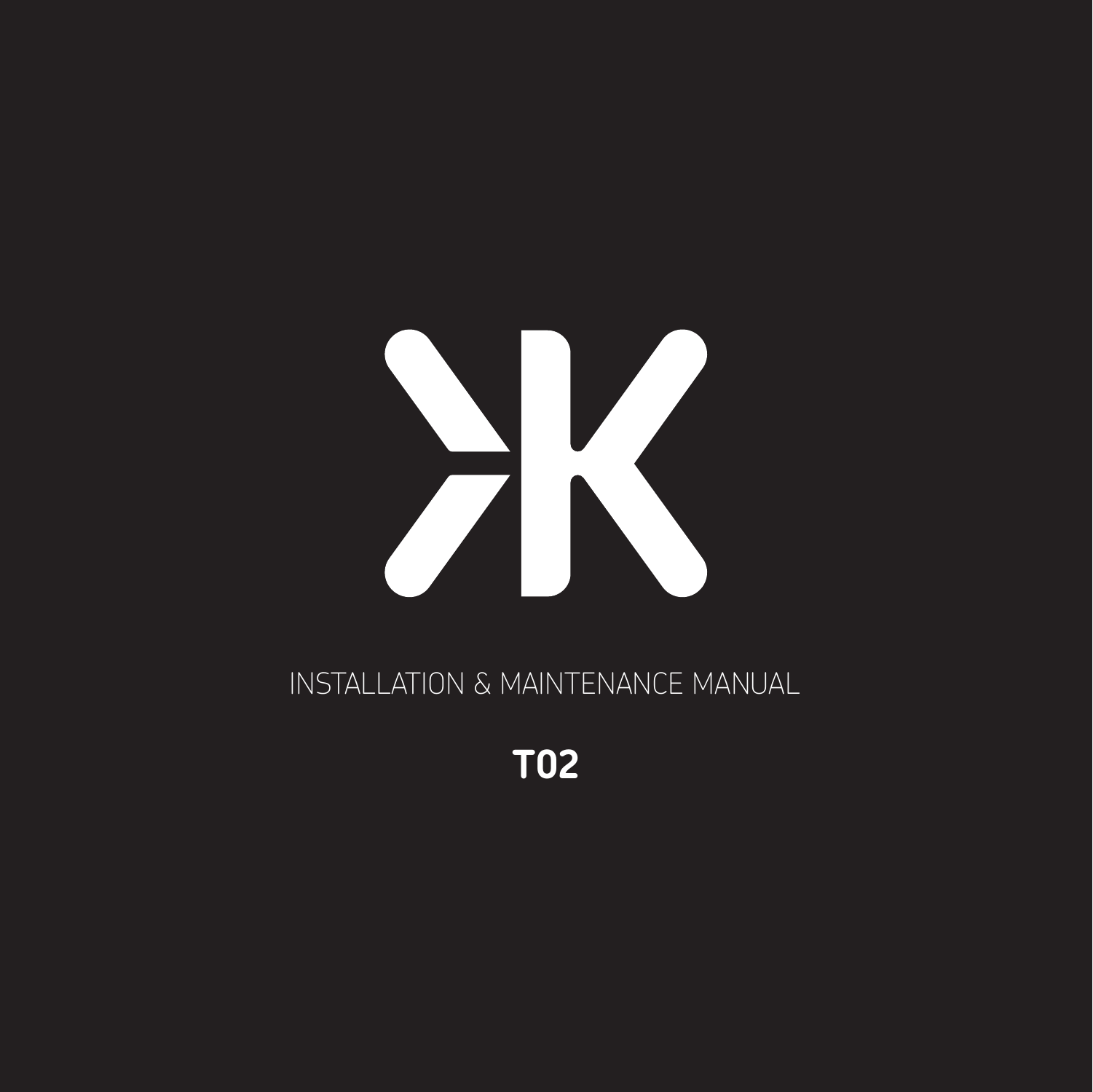## **GENERAL INSTRUCTIONS**

**These instructions should be read carefully and retained after installation by the end user for future reference and maintenance.**

**These instructions should be used to aid installation of the following product: T02**

#### **SAFETY**

- This product must be installed in accordance with the latest edition of the IEE Wiring Regulations (BS7671) and current Building Regulations. If in any doubt, consult a qualified electrician
- Please isolate mains prior to installation or maintenance
- Check the total load on the circuit (including when this product is fitted) does not exceed the rating of the circuit cable, fuse or circuit breaker
- Please note the IP (Ingress Protection) rating of this product when deciding the location for installation
- Locate the transformer in a well ventilated area (do not cover with insulation) and keep as far away as possible from any lamp or other source of heat
- Keep mains wiring away from contact with the transformer where possible
- This product is for indoor use only
- This product is Class II double insulated
- This product is IP20 rated

# **INSTALLATION**

- Provide power to the required point of installation
- Connect the transformer to the mains supply using a suitable junction box, ensuring the correct polarity is observed: L - Live (brown), N - Neutral (blue)
- Connect a suitable 12V halogen load to the secondary side of the transformer. The output cable may be extended to a maximum of 2 metres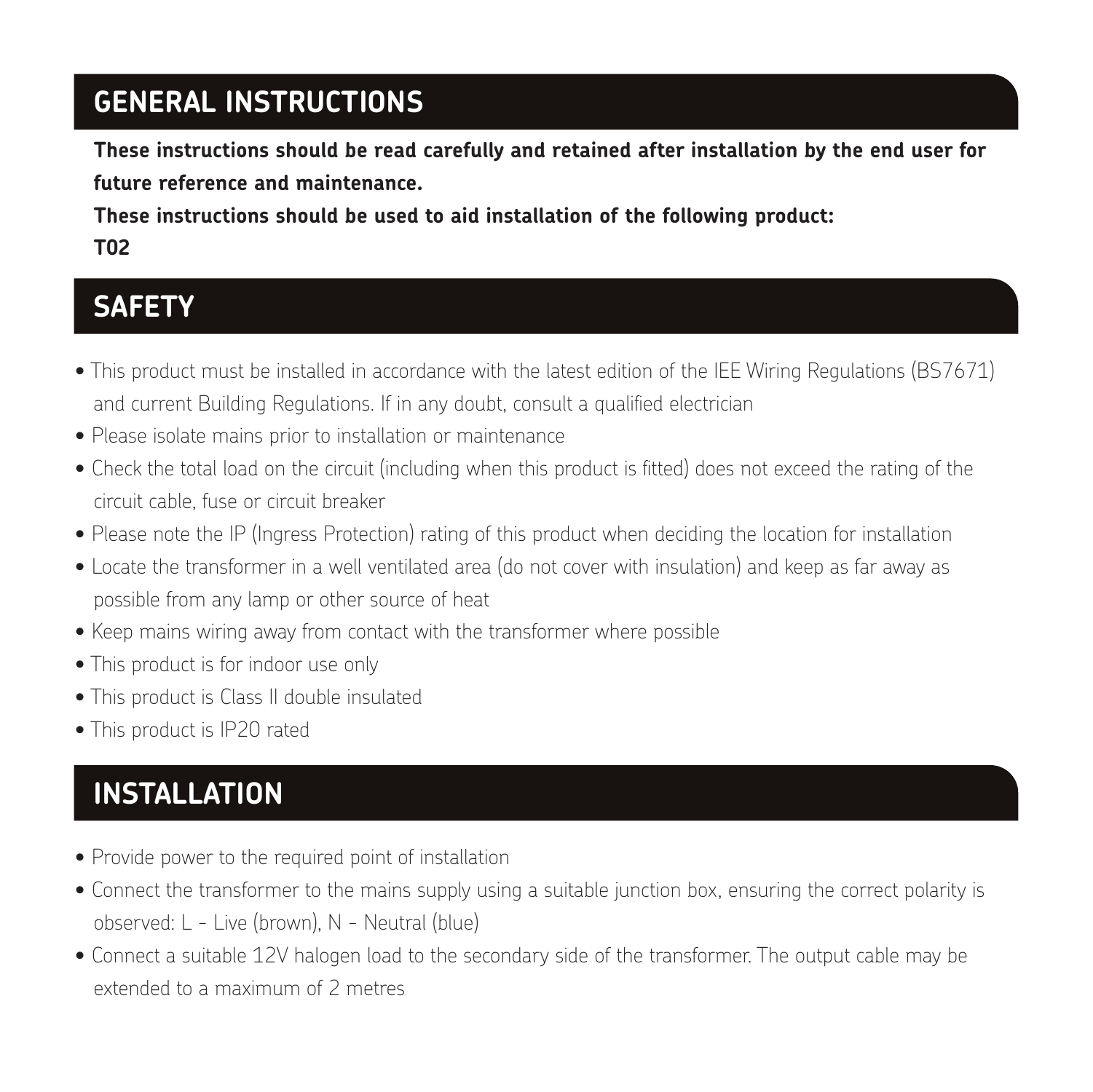- Switch on and check for correct operation
- The transformer will automatically shut off in the event of a short circuit, current overload, or thermal overheating, and will reset once the cause of the fault has been removed

### **WARNING**

This product must be disconnected from the circuit if subjected to any high voltage or insulation resistance testing. Irreparable damage will occur if this instruction is not followed.

### **GENERAL**

Clean with a soft dry cloth only, do not use aggressive cleaning products or solvents which may damage the product.

The maximum constant ambient temperature at the point of installation should not exceed 50°C.

This product is dimmable, please check compatibility before installation.

This product should be recycled in the correct manner when it reaches the end of its life. Check local authorities for where facilities exist.

#### **WARRANTY**

This product has a warranty of 1 year from date of purchase. Failure to install this product in accordance with the current edition of the IEE Wiring Regulations (BS7671), improper use, or removal of the batch code will invalidate the warranty. If this product should fail within its warranty period, it should be returned to the place of purchase for a free of charge replacement. ML Accessories does not accept responsibility for any installation costs associated with the replacement product. Your statutory rights are not affected. ML Accessories reserve the right to alter product specification without prior notice.